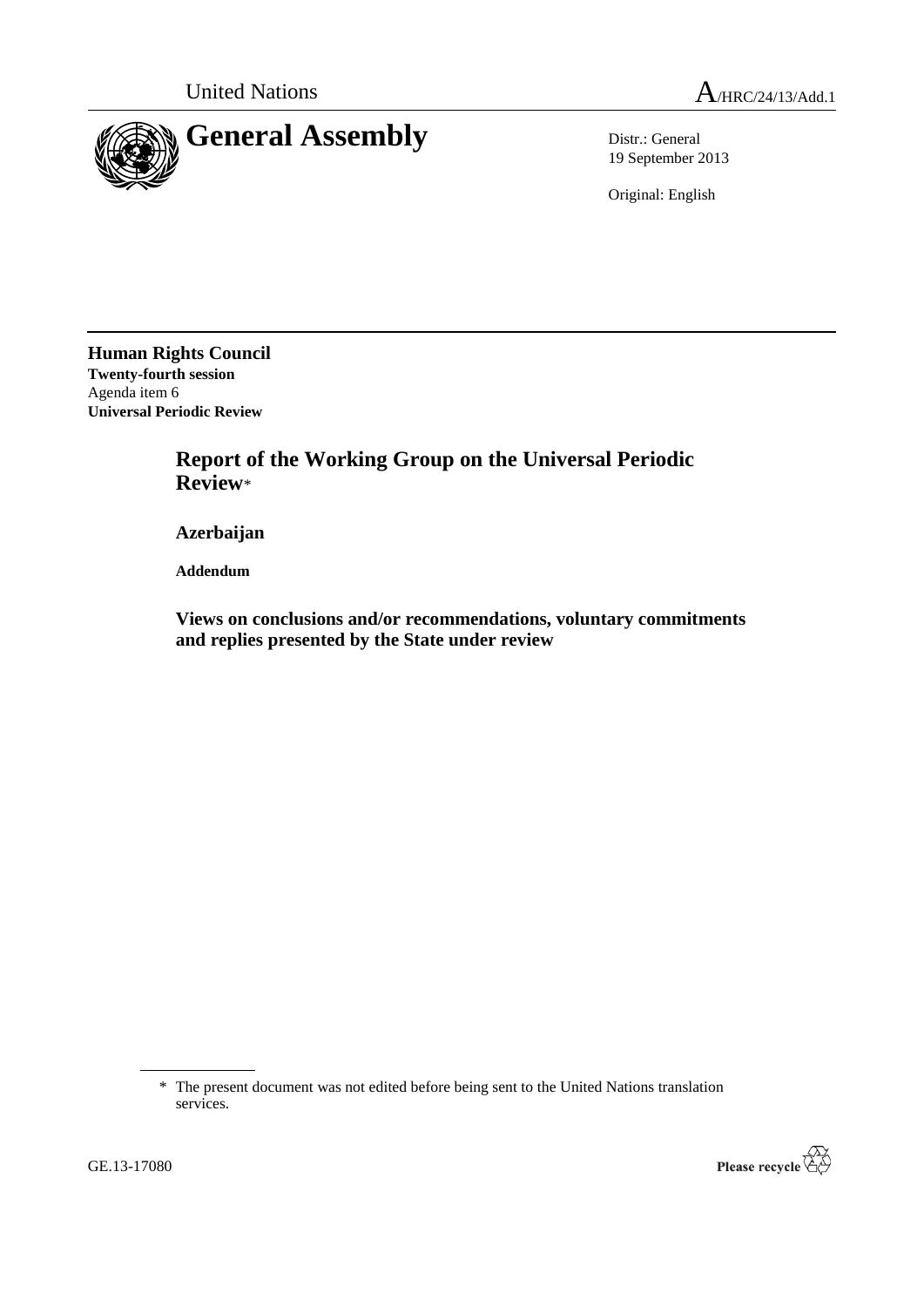1. The Government of the Republic of Azerbaijan received totally 162 recommendations during its second Universal Periodic Review held on 30 April 2013 and thorough consideration was given to all recommendations presented to it during the very review. The Government of Azerbaijan accepts totally and partially all recommendations except 110.1, 110.2, 110.3 and 110.4. The accepted recommendations will be implemented for to increase the efficiency of the protection of human rights and main freedoms and the realization of the very implementation will be monitored by the Government. Azerbaijan does not accept the above mentioned resolution due to following reasons:

2. **Azerbaijan rejects the recommendations 110.1, 110.2, 110.3 and 110.4 presented by the Republic of Armenia, who has undertaken ethnic cleansing towards Azerbaijanis since 1988, committed the Khojaly genocide in 1992 and is still occupying Nagorno Karabakh and 7 adjacent territories of the territory of the Republic of Azerbaijan, which makes 20 percent of its territories, as these recommendations reflect the biased and invasion policy of Armenia and as "recommendation" on Nagorno Karabakh is contrary to and as well as abuse of the UPR mechanism. Furthermore, the fact of occupation by the Republic of Armenia violating the territorial integrity of Azerbaijan stands among the main reasons of challenges faced by Azerbaijan in the sphere of human rights. The very occupation brought about over 1 million IDPs and refugees along with political, social and economic problems.**

**In relation to some recommendations**

### **Recommendations 109.5, 109.7, 109.8, 109.9, 109.10, 109.11, 109.12**

3. The Republic of Azerbaijan participated at the UN Diplomatic Conference (Rome Conference) of Plenipotentiary Representatives on establishment of International Criminal Court held on 15 June - 17 July 1998 and took part at the adoption of the final statement. Since 1998 till present discussions on different crimes that are under the jurisdiction of International Criminal Court and on its punitive mechanisms are ongoing. From the other hand the formation of International Criminal Court is ongoing. Therefore, the Republic of Azerbaijan observes the process of formation of the International Criminal Court. After the process is complete, the possible accession to the Statue of the International Criminal Court may be reviewed by competent authorities of the Republic of Azerbaijan. Thorough study of proposals concerning the amendments to Constitution and other legislative acts of the Republic of Azerbaijan, necessary for the accession to the Rome Statute must be realized by the relevant competent authorities of the Republic of Azerbaijan. Hence, the conclusion of the formation process of the Statue is important from the view of acceding to it.

## **Recommendations 109.13, 109.14, 109.15, 109.24, 109.25**

4. According to the National Action Program of the Republic of Azerbaijan on increasing the efficiency of the protection of human rights and freedoms, approved with the Presidential Decree of 27 December 2011, the elaboration of draft laws are based on human rights and main freedoms reflected in the Constitution of the Republic of Azerbaijan and in the international treaties to which the Republic of Azerbaijan is a party to. The realization of measures for the implementation of obligation coming out of international treaties and harmonization of normative legal acts to the international legal documents is ongoing.

## **Recommendation 109.16**

5. The paragraph 4.1 of the Development Concept "Azerbaijan 2020: Vision to the Future" approved by the Presidential Decree of 29 December 2012, confirms the simplification of migration procedures. Furthermore, for the protection of the rights of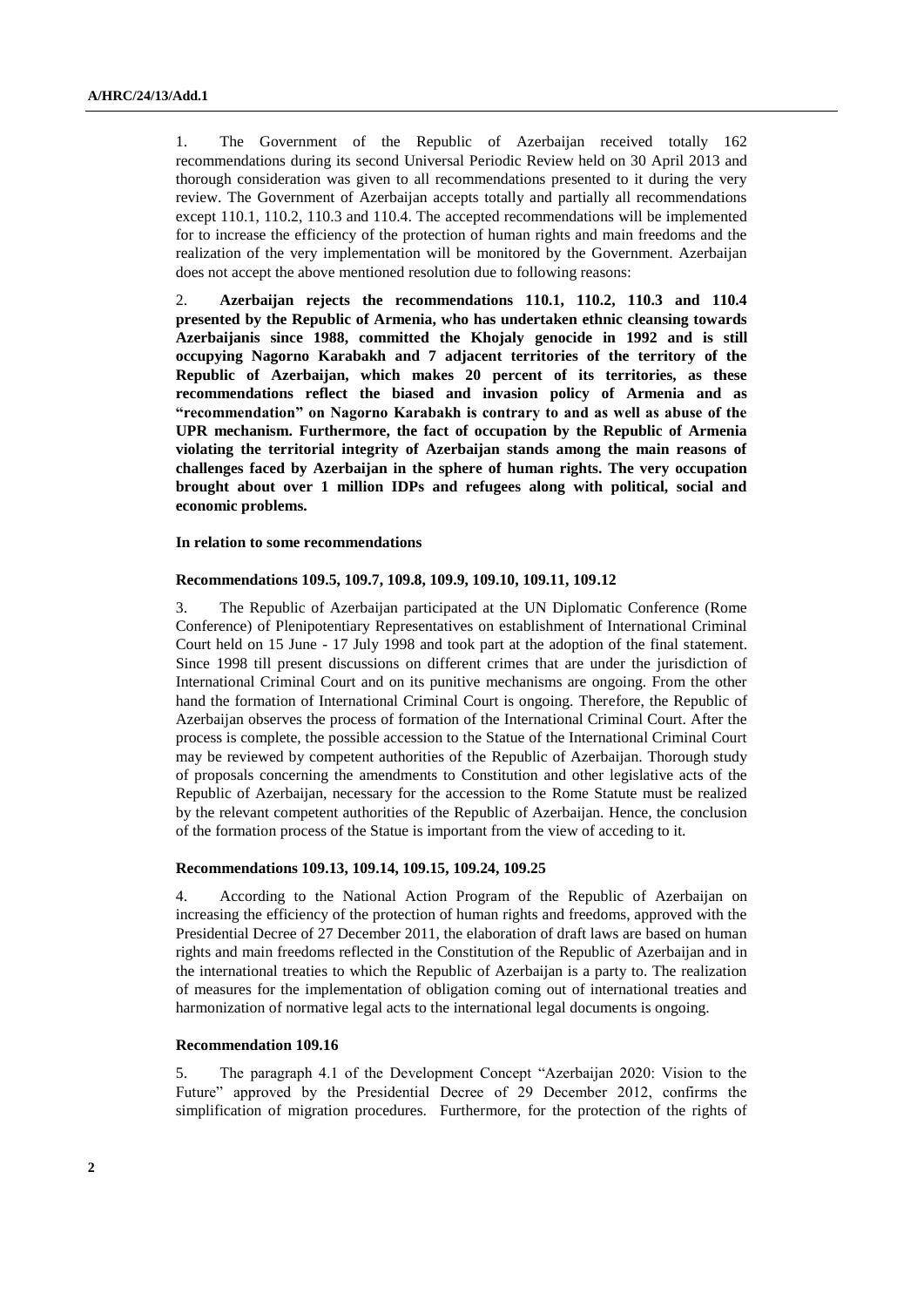migrants the elaboration of the Migration Code has been finalized. The very Code was adopted on 13 June 2013 after its third reading in the Parliament of the Republic of Azerbaijan. The Migration Code entered into force on 1 August 2013. The very Code simplifies the migration procedures including the residence and work permits and envisages the migration registration of foreigners and stateless persons.

## **Recommendations 109.19, 109.20, 109.21**

6. The Republic of Azerbaijan is cooperating with the UN Special Procedures-mandate holders and is committed to the very cooperation. Since April 2013, Azerbaijan has extended a standing invitation to the special procedures-mandate holders.

#### **Recommendations 109.26, 109.27, 109.28, 109.29**

7. Constant measures on upgrading the legislation on the NGOs are being undertaken for the improvement of the conditions necessary for the development of civil society. Amendments have been made to the Laws on "Grants" and "Non-Governmental Organizations" for the regulation of donations as a form of financial assistance. Meanwhile, drafts of the laws on "Public Participation", "Trade Unions", "Social Order" aimed at establishing favorable conditions for the activities of NGOs have already been elaborated and are being discussed. The draft law on "Public Participation" has passed the second reading. The proposals elaborated on the basis of recommendations of the Venice Commission on the NGO legislation, including their registration process are being considered for further action.

## **Recommendations 109.31, 109.70**

8. The Commissioner for Human Rights (Ombudsman) was designated as a national preventive mechanism in accordance with the Optional Protocol to the Convention against Torture and Other Cruel, Inhuman or Degrading Treatment or Punishment with the amendments made to the Constitutional Law on "The Commissioner for Human Rights (Ombudsman) of the Republic of Azerbaijan" on 24 June 2011. For the realization of the very functions the National Preventive Group has been established in the Office of the Commissioner.

9. The Commissioner while fulfilling functions of the national preventive mechanism has access, without hindrance and prior notification, to any governmental and municipal bodies, military units, as well as police stations, temporary detention places, investigatory isolators, penitentiary institutions, military guardhouses, psychiatric institutions and other places, which detained persons can not leave at will; may meet with and talk to detained persons, as well as any other persons who may provide relevant information in private or when deemed necessary with the participation of an expert or interpreter. The Commissioner has the right to obtain necessary information, document and materials from the competent authorities in 10 days for the investigation of human rights violations, get acquainted with decisions on criminal, civil and administrative cases legally in force as well as with materials on rejection of initiation of criminal suits, request for written information from the responsible persons while investigation the communication.

## **Recommendations 109.48, 109.89, 109.97**

10. "Rules of state control on the realization of children's rights" was approved by the Presidential Decree of 8 May 2012 for the organization of state control on the realization of children`s rights. The aim of the state control is the prevention of factors leading to the violation of the children`s rights. The state control on protection of rights of children is being undertaken in the form of coordination of activities of relevant competent bodies, the Commission under the Cabinet of Ministers on protection of rights of juveniles holds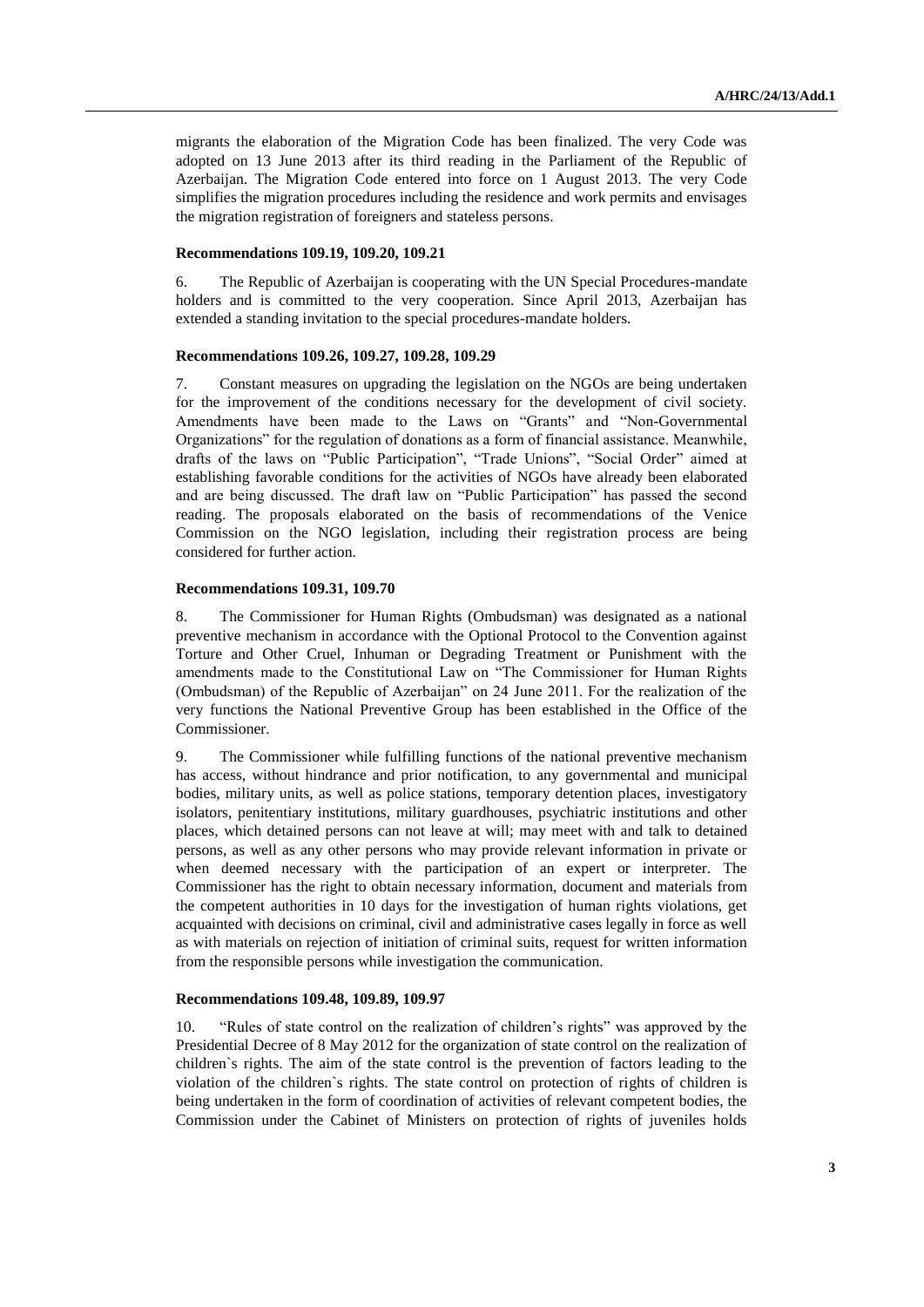meetings, monitors child institutions, and prepares annual state report on the situation of children. The very annual state report also reflects the information on measures realized for implementation of recommendations of the UN Committee on the Rights of the Child. Currently, proposals on increasing the parental responsibility in the legislation are being elaborated. Physical and psychological violence against children has been abolished by the Articles 12, 27 and 28 of the Law on Rights of the Child. Furthermore, the Law on fight against domestic violence all in all covers the prevention of violence against children too. The Law on Juvenal Justice has been elaborated and relevant measures in the very direction are on the way.

#### **Recommendation 109.50**

11. For the provision of proper and timely birth registration, in 2010 the period of submission of information on birth was reduced from 3 to 1 month time period with the obligatory electronic transmission of birth information to the ministry of justice by the health organizations where the baby was born. The amendments establishing the liability of both the parents and the health organizations for the failure of timely submission of such information have been made to the Family Code and Administrative Offenses Code. To ease the birth registration in remote rural areas the district executive powers have been rendered with the birth registration authorities. In this regard service centers of State Agency for Public Service and Social Innovations under the President of the Republic of Azerbaijan (ASAN) are being established since 2012 in different parts of Azerbaijan with the aim of providing all services by state authorities to public from one place and with more quality and comfort.

#### **Recommendations 109.51, 109.54**

12. In accordance with the National Acton Program the measures on increasing the potential of strengthening the combat against corruption, developing national mechanisms as well as institutional reforms in the very sphere are ongoing. The National Action Plans on Promotion of Open Government and on the Fight against Corruption was approved with the order of the Head of State on 5 September 2012. The Action Plans covering the years of 2012 – 2015 aim at granting the sustainability of measures implemented against corruption in the Republic of Azerbaijan, enhancement of transparency in the work of state authorities and promotion of open government principles. It is to be noted that the involvement of specialized non-governmental organizations in the field of human rights to the activity of the relevant monitoring group established within the Ministry for Justice in the framework of measures strengthening transparency and fight against corruption, is being promoted.

13. International cooperation in the field of fight against corruption is of crucial importance. Azerbaijan actively participates in the work of International Association of Anti-Corruption Authorities (IAACA) which brings together more than 140 States, the Minister for Justice of Azerbaijan is the vice-president of the very organization. Furthermore, Azerbaijan has become full-fledged member of International Anti-Corruption Academy, after acceding to the Agreement for the establishment of International Anti-Corruption Academy as an International Agreement.

14. On 1 February 2013 Azerbaijan acceded to the Additional Protocol on Criminal Law Convention on Corruption with a relevant declaration. For to increase the efficiency of the State Agency for Public Service and Social Innovations under the President of the Republic of Azerbaijan (ASAN), in accordance with Presidential Decree of 18 March 2013, the number of employees of the Agency have been raised from 120 to 260 employees and broad range of subsidiary functional services have been defined.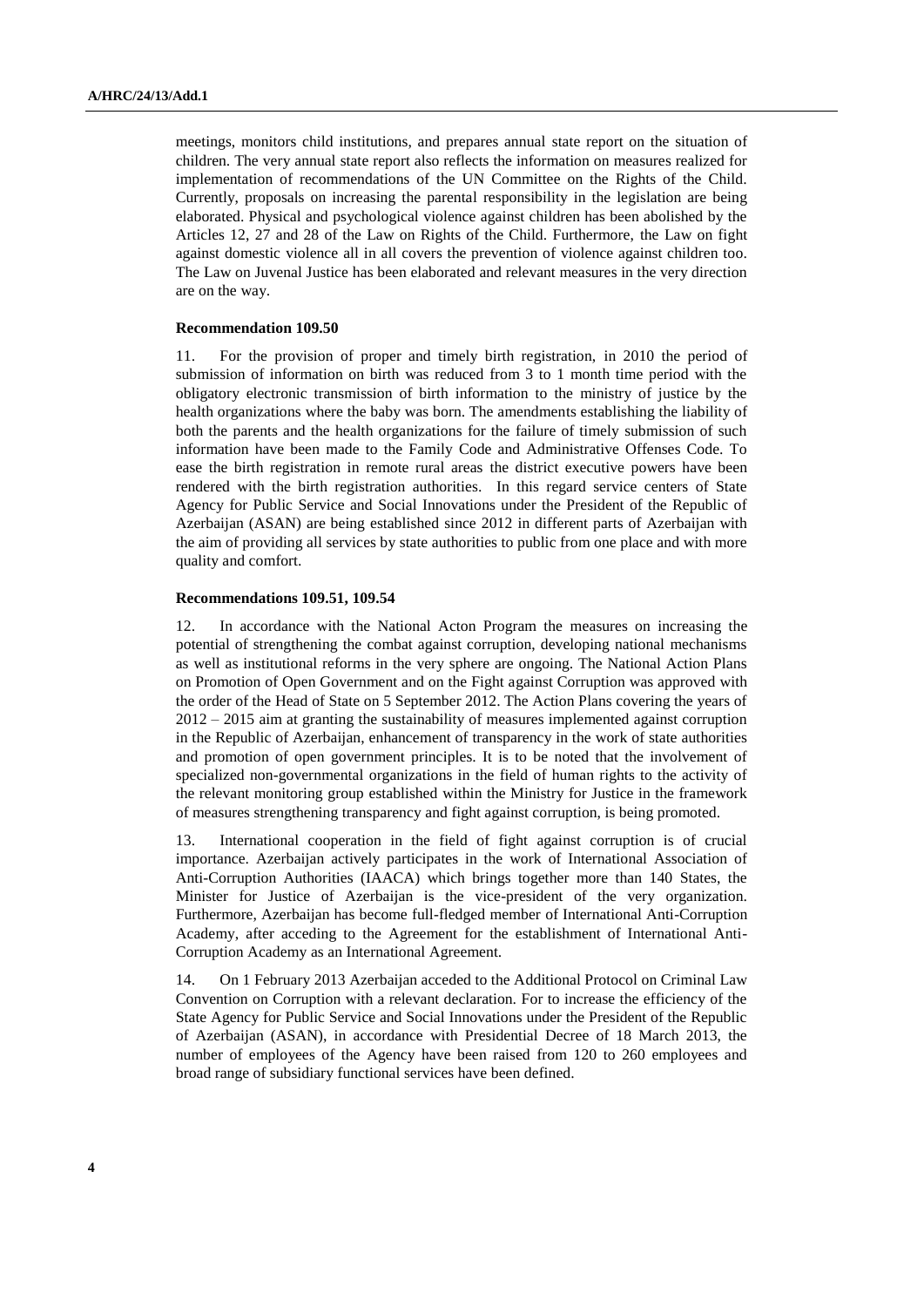### **Recommendations 109.80, 109.81, 109.82, 109.83**

15. The Law on fight against domestic violence was passed in 2010. The Family Code was amended in accordance with this Law and the minimal age of eligibility for marriage, both for men and women, was set up at the level of 18 years. The amendments introduced into the Family Code in 2011 prohibit early and forced marriages, and strengthen punishment for such acts. In 2010 our country ratified the International Labour Organization Convention 156 concerning Equal Opportunities and Equal Treatment for Men and Women Workers: Workers with Family Responsibilities and the ILO Convention 183 concerning the revision of the Maternity Protection Convention (Revised), 1952.

## **Recommendation 109.87**

16. The Cabinet of Ministers has issued Decisions on "Regulations on placing and protection of child victims of human trafficking in shelter" and "The calculation of reliefs for the victims of human trafficking, paid during the reintegration".

#### **Recommendation 109.97**

17. The draft of the Law on Juvenal Justice has been presented to Milli Mejlis (Parliament) for the deliberations. The draft of the Law on prohibition of application of physical punishment to children, elaborated by the Office of the Commissioner for Human Rights (Ombudsman) and UNICEF has also been presented to Milli Mejlis.

### **Recommendation 109.100**

18. The State Committee for Family, Women and Children Affairs in cooperation with UNICEF since 2011 has been implementing the project on "Social communication and change of behaviors" aimed at prevention of early marriages and education evasion of girls, which is most common to the southern part of the country. Since the implementation of the project as a result of prophylactic measures no cases of early marriages have happened in the southern part of the country. The law of 15 November 2011 amending the Criminal Code prescribes sanctions for forcing the girls to marry, who have not reached the marriage age.

# **Recommendations 109.110, 109.111, 109.116, 109.117, 109.118, 109.121, 109.122 and 109.123**

19. The Law on Non-Governmental Organizations (public unions and funds) does not in anyhow restrict the state registration of NGOs as legal entities. Unlike the commercial entities the NGO may organize and realize measures in accordance with their purposes without even registration. As according to the Law on state registration of legal entities and state registry commercial entities and the representatives or branches of foreign legal entities may operate only after the state registration. The Presidential Decree of 27 July 2007, which laid down the foundation of new stage of the development of civil society in the country, approved "The state support concept of the Republic of Azerbaijan to the Non-Governmental Organizations". The Council of State Support to NGOs under the Auspices of the President of Azerbaijan was established on the basis of the Presidential Decree of 13 December 2007. The national donor institute has been formed through the very Council, which contributed to the development of NGOs and the increase of financing from the state budget in the very direction is in the focus of attention.

20. The amount of resources envisaged in state budget to finance the socially important projects of the NGOs, has been increased. Inasmuch as in 2012, 3,8 million manat was allocated to the Council of State Support to NGOs under the Auspices of the President of Azerbaijan, while in 2013 the very amount was more than 8,2 million manat. Furthermore,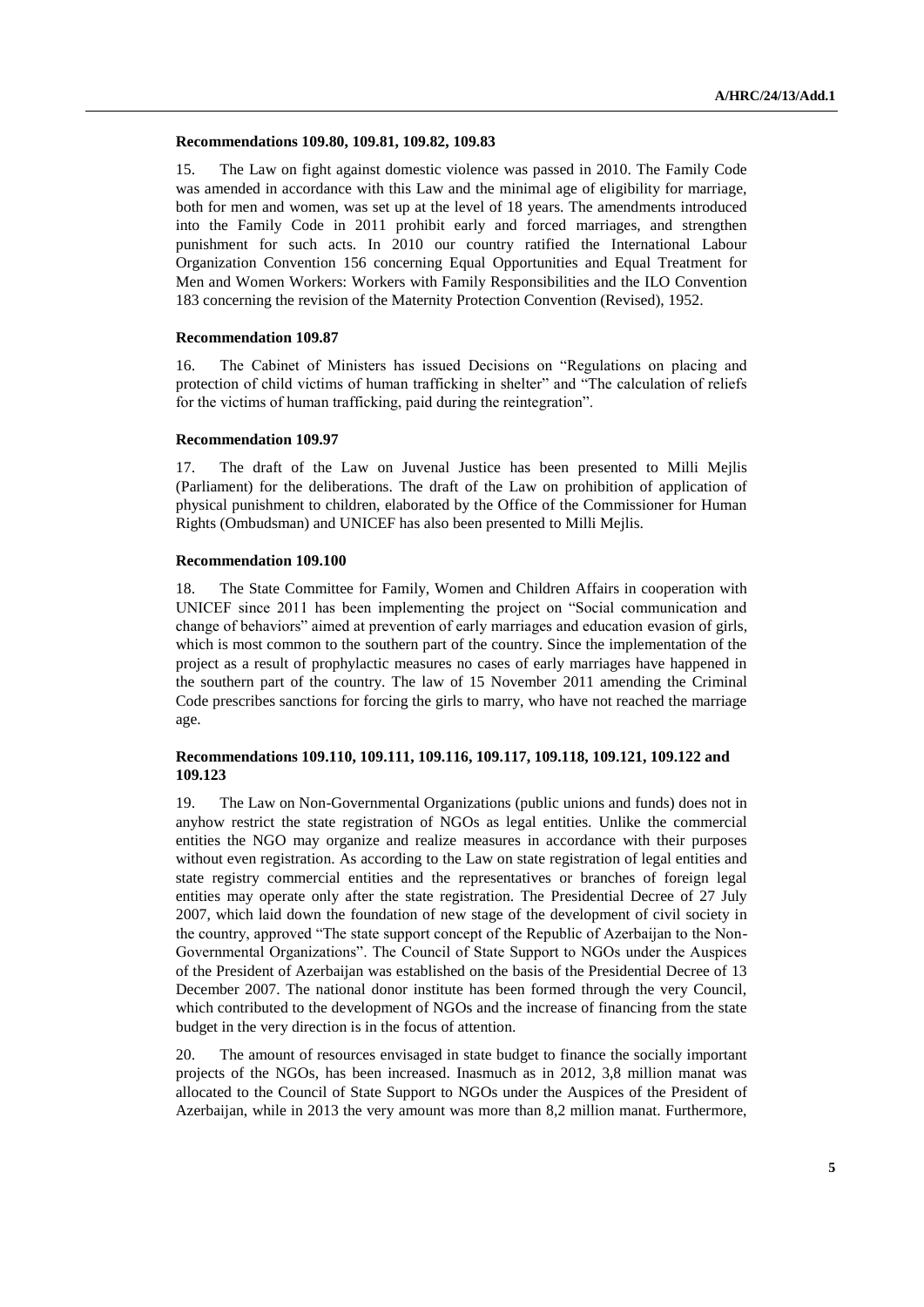in 2013 5 million manat was allocated from the state budget to the Youth Foundation under the President of the Republic of Azerbaijan.

21. As a result of establishment of broad possibilities for the activities of the NGOs and application of mechanisms providing financial support of state to the NGOs, in 2012 the grant agreements of 40 million manat (more than 50 million US dollars) were registered in the Ministry for Justice.

22. The registration procedure of grants, prescribed in the existing legislation is very simple and is of informational character. For this just the submission of the copy of application and relevant agreement with notarial attestation to the Ministry for Justice is enough.

23. There are no restrictions for the activities of NGOs in our country. The analysis of legislation and practice shows that the abolition of NGOs is an exceptional measure. The warning and notifications applied by the Ministry for Justice for to organize the activities of the NGOs within the legal framework, aims to inform these organizations about the revealed breaches of regulations and laws without bringing them to responsibility. Although the legislation contains provisions on possibility of abolition of NGOs after more than two warnings or notifications, it has never been applied in practice.

24. In relation to the human rights defenders it should be noted that all conditions for their independent activity have been established in the Republic of Azerbaijan. They enjoy all human rights and freedoms, they are not prosecuted for their activities. There is a persistent system of partnership relations between the state organs and non-governmental agencies in the country. As an example for this could be shown Public Committee comprising in itself prominent human rights defenders which has been realizing the public control in the penitentiary system for a long while.

#### **Recommendations 109.126, 109.127, 109.128 and 109.129**

25. Since 2009 the courts of the Republic of Azerbaijan while considering the criminal cases on Article 147 (slander) and Article 148 (insult) of the Criminal Code do not apply the punishment of deprivation of liberty. However, it should be noted that according to the analysis of criminal legislation of Member States of the Council of Europe, as well as the analysis carried out by the OSCE representative on freedom of media which is posted on the official website of OSCE, the criminal liability for defamation exists in majority of those states, including the states that have submitted the mentioned recommendations. The National Action Program of the Republic of Azerbaijan on increasing the efficiency of the protection of human rights and freedoms, approved with the Presidential Decree of 27 December 2011 envisages the elaboration of draft legislation on defamation. The request for the assistance in the preparation of the draft law has been sent to the Venice Commission of the Council of Europe in September of 2012. The Delegation of the Venice Commission visited Baku and held discussions on draft legislation on defamation together with relevant State authorities, media representatives and civil society institutions in April of this year. Furthermore, public discussions were held on the draft law, with the participation of President Administration of the Republic of Azerbaijan, Parliament, Press Council, mass media and other interested parties on 22 May, 2013. The draft law in question envisages, in course of the court proceedings on the defamation cases, the application of principles established in the precedent law of the European Court on Human Rights. No representatives of mass media or civil society are prosecuted in their legal activities. Only criminal suspects of this or another concrete crime are brought to criminal liability in the manner prescribed by law based on the equality before the law of everyone irrespective of position or other issues.